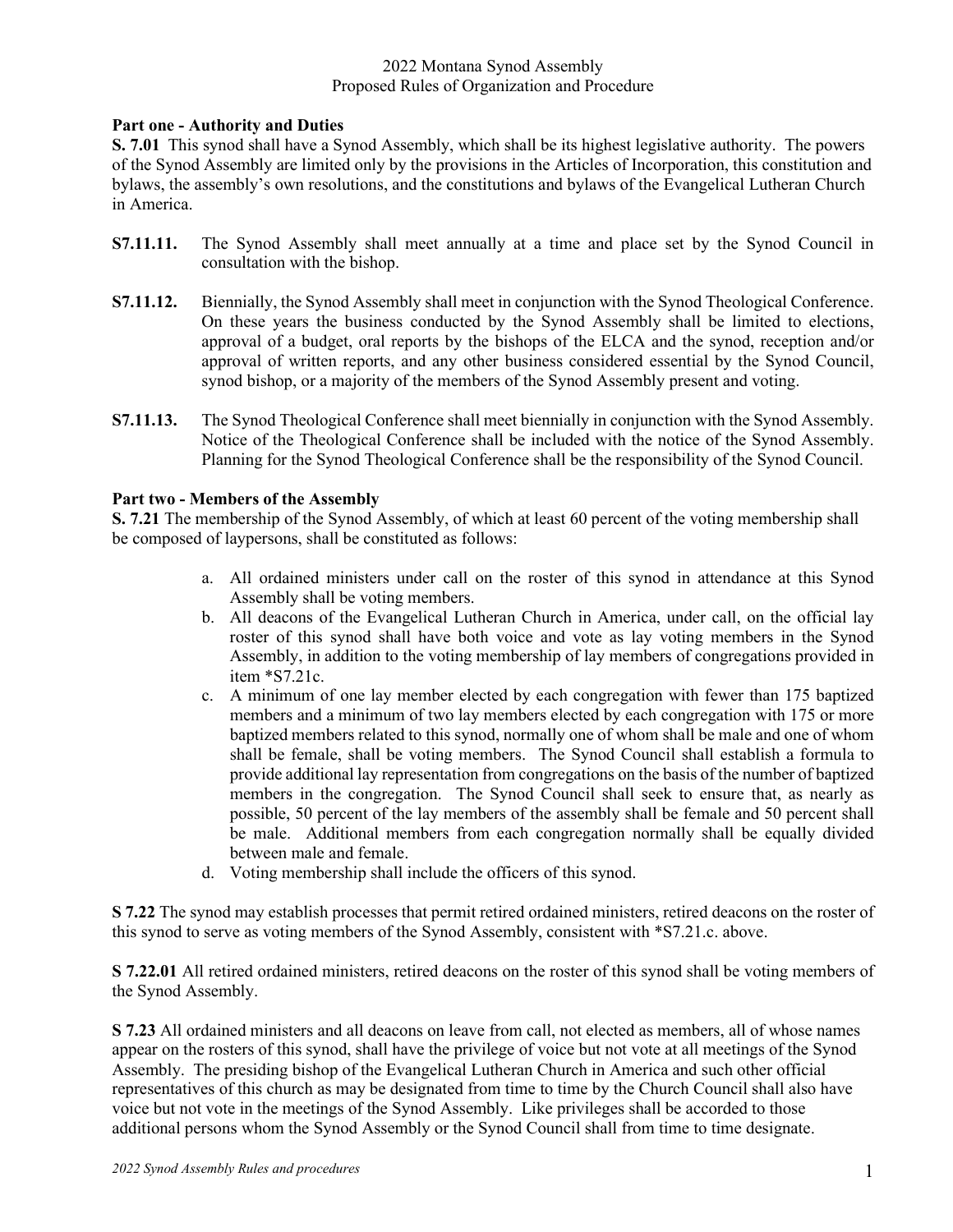**S 7.26** This synod may establish processes through the Synod Council that permit representatives of mission settings formed with the intent of becoming chartered congregations and authorized worshiping communities of the synod, which have been authorized under ELCA bylaw 10.02.03., to serve as voting members of the Synod Assembly, consistent with \*S7.21. Authorized worshiping communities, acknowledged under criteria, policies, and procedures approved by the Church Council of the Evangelical Lutheran Church in America, shall accept and adhere to the Confession of Faith and Statement of Purpose of this church, shall be served by leadership under the criteria of this church, and shall be subject to the discipline of this church.

**S 7.27** Duly elected voting members of the Synod Council who are not otherwise voting members of the Synod Assembly under \*S7.21. shall be granted the privilege of both voice and vote as members of the Synod Assembly.

### **Credentials**

The Credentials Committee shall report at the beginning of each plenary session. NOTE: This rule is needed so that the voting member count can be used for the determination of the maximum number of voting members who are eligible to vote. This is especially important when votes have to be counted.

Votes for a majority or a 2/3rds majority shall be based on the number of legal votes cast of those who are eligible to vote. NOTE: the number of legal votes cast cannot exceed the number of voting members reported by the Credentials Committee.

Voting members who wish to address the assembly must wear a badge to gain access to a microphone and shall introduce themselves every time they speak with a statement identical to, or similar with, the following:

"NAME, voting member from Lutheran Church of  $\cdot$ " NOTE: unless permitted by the chair, only voting members will be granted speaking privileges at the assembly. Obviously, only voting members will be granted voting privileges. The Constitution for the Montana Synod (S7.27) permits members of the Synod Council, who are not otherwise voting members of the Synod Assembly, to be granted the privilege of both voice and vote as members of the Synod Assembly.

#### **Seating**

Only voting members with proper identification will be allowed to sit at the assembly tables. Visitors will be welcome to sit at the back and on the sides.

# **Part three - Procedure**

#### *Parliamentary Procedure*

**S 7.32** The Synod Assembly shall use parliamentary procedures in accordance with *Robert's Rules of Order*, latest edition, unless otherwise ordered by the assembly.

(Note: the 10<sup>th</sup> edition of *Robert's Rules of Order Newly Revised*, is, therefore, the governing parliamentary law of this church, except as otherwise provided).

No motion shall be out of order because of conflict with federal, state, or local constitutions or laws.

#### *Proxy and Absentee Voting*

**S 7.31** Proxy and absentee voting shall not be permitted at a Synod Assembly.

#### *Obtaining the Floor*

In plenary sessions of the Synod Assembly, the voting members, including the *ex officio* members, have prior right to obtain the floor, unless the chair determines that it is in the best interests of the assembly to call upon an advisory member, a resource member, or another individual with voice.

#### *Speeches*

Unless otherwise determined by a majority vote of the assembly, all speeches during discussion shall be limited to three minutes. A signal shall be given one minute before the speaker's time ends. A second signal shall be given one minute later, and the speaker shall then sit down.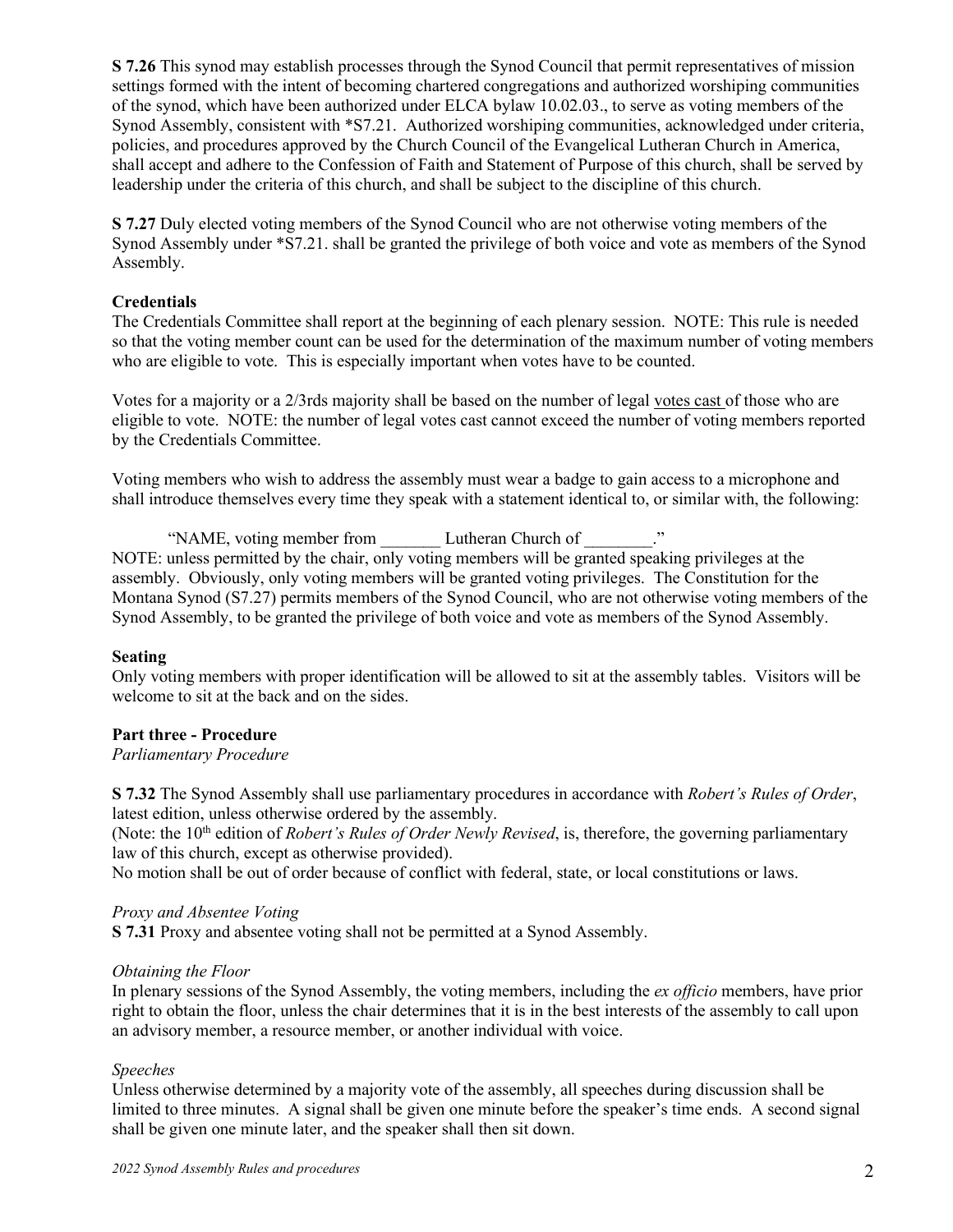### *Alternating Speeches*

Insofar as is possible during discussion, a speaker on one side of the question shall be followed by a speaker on the other side.

To facilitate alternating speeches, assembly members awaiting recognition at the floor microphones shall approach the appropriate microphone marked and color-coded for, against, undecided.

### *Purpose and Use of 'White Card'*

A white card, provided in the registration packet of voting members, is to be used to identify a member who wishes to offer an amendment to the pending matter, or some other motion that would be in order. White cards can also be used at the third mic, to make a comment or ask a question not for or against.

### *Suspending or Revising the Rules*

After the adoption of the Rules of Organization and Procedure and any amendments thereto offered prior to the adoption of the Rules, any further amendment to, revision in, or suspension of, the Rules shall always require for adoption a two-thirds vote of the members present and voting.

#### *Moving the Previous Question*

A member who has spoken on the pending question(s) may not move the previous question(s).

#### *Applause*

In the give-and-take of debate on issues before the Synod Assembly, members of the assembly and visitors shall refrain from applause.

## *Departing from Agenda*

With consent of a majority of the voting members, the chair shall have the authority to call items of business before the assembly in whatever order he or she considers most expedient for the conduct of the assembly's business.

A motion to alter the agenda shall require for adoption a two-thirds vote of the voting members present and voting.

#### *Unfinished Business*

Upon adjournment of the Synod- Assembly all remaining unfinished items of business shall be referred to the Synod Council of the Montana Synod.

# **Part four - Resolutions and Memorials**

Resolutions submitted by the April 15th deadline will be considered by the Resolutions Committee and presented to the Synod Assembly, if appropriate. Other resolutions will be dealt with as time permits.

#### *Regarding communication with Churchwide*

The Montana Synod Assembly may only address the ELCA Churchwide Assembly by means of a **memorial**. References: ELCA Constitution 12.11.c and ELCA Bylaw 12.51.21. This bylaw states that a Memorials Committee shall review memorials from synodical assemblies and make appropriate recommendations for assembly action.

The Montana Synod Council may only address the ELCA Church Council by means of a **resolution**. ELCA Bylaws 14.21.11 and 14 pertain to resolutions sent to the Church Council (which involves a report to the Churchwide Assembly). ELCA Bylaw 14.41.11 pertains to resolutions sent to the Executive Committee of the Church Council with referral to, and additional action to be taken by, the appropriate churchwide unit.

The memorial route is the most direct route to the churchwide assembly, but, at the same time, it is perhaps the least effective route. The churchwide Memorials Committee has to work through hundreds of memorials from synod assemblies. Consequently, most memorials (especially if they are poorly written) wind up with a "do not pass" recommendation. However, reworked resolutions from the ELCA Church Council or a churchwide unit have a tendency to meet with a much more favorable review.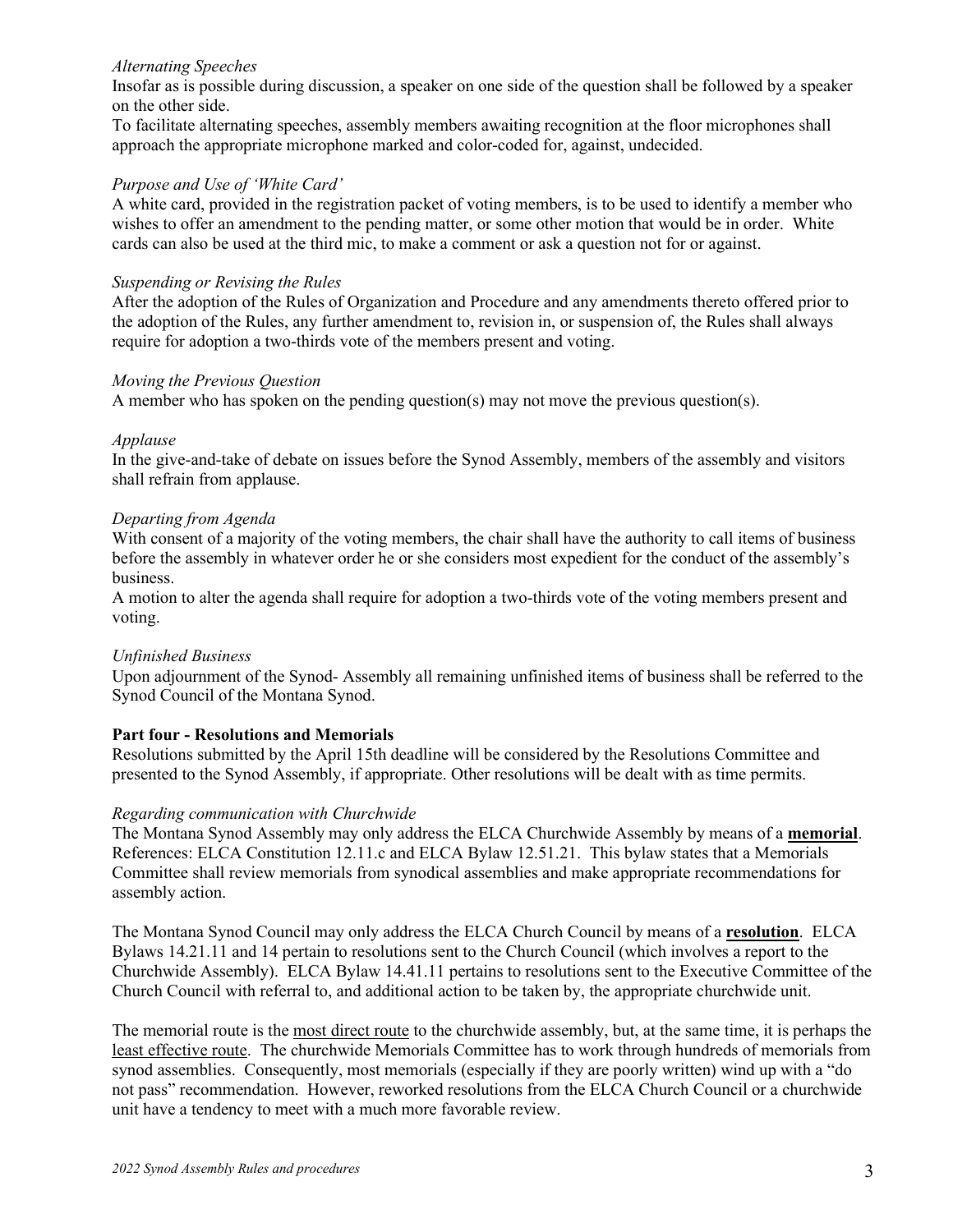# **Part five - Amendments to Governing Documents**

**S 18.10** Amendments to the Constitution

**S 18.11** Certain sections of this constitution incorporate and record therein required provisions of the constitution and bylaws of this church. If such provisions are amended by this church, corresponding amendments shall be introduced at once into this constitution by the secretary of this synod upon receipt of formal certification thereof from the secretary of the Evangelical Lutheran Church in America.

**S 18.12** Whenever the secretary of the Evangelical Lutheran Church in America officially informs this synod that the Churchwide Assembly has amended the *Constitution for Synods*, this constitution may be amended to reflect any such amendment by a simple majority vote at any subsequent meeting of the Synod Assembly without presentation at a prior Synod Assembly. An amendment that is identical to a provision of the *Constitution for Synods* shall be deemed to have been ratified upon its adoption by this synod.

**S 18.13** Other amendments to this constitution may be adopted by this synod through either of the following procedures:

a. An amendment may be adopted by a two-thirds vote at a regular meeting of the Synod Assembly after having been presented in writing at the previous regular meeting of the Synod Assembly over the signatures of at least 20 members and having been approved by a two-thirds vote of the voting members present and voting at such a regular meeting of the Synod Assembly. b. The Synod Council may propose an amendment, with notice to be sent to the congregations of this synod at least six months prior to the next regular meeting of the Synod Assembly. Such an amendment shall require for adoption a two-thirds vote of the voting members present and voting at such a regular meeting of the Synod Assembly.

**S 18.21** This synod may adopt bylaws not in conflict with this constitution nor with the constitution and bylaws of this church. This synod may amend its bylaws at any meeting of the Synod Assembly by a twothirds vote of voting members of the assembly present and voting. Newly adopted bylaws and amendments to existing bylaws shall be reported to the secretary of this church.

# **Part six - Election of a Bishop**

**S 9.04** The bishop shall be elected by the Synod Assembly by ecclesiastical ballot. Three-fourths of the legal votes cast shall be necessary for election on the first ballot. If no one is elected, the first ballot shall be considered the nominating ballot. Three fourths of the legal votes case on the second ballot shall be necessary for election. The third ballot shall be limited to the seven persons (plus ties) who received the greatest number of legal votes on the second ballot, and two-thirds of the legal votes case shall be necessary for election. The fourth ballot shall be limited to the three persons (plus ties) who receive the greatest number of legal votes on the third ballot, and 60 percent of the legal votes case shall be necessary for election. On subsequent ballots a majority of the legal votes case shall be necessary for election. These ballots shall be limited to the two persons (plus ties) who receive the greatest number of legal votes on the previous ballot.

# *Definition of Ecclesiastical Ballot—Adopted by ELCA Church Council in 1994*

"To define an "ecclesiastical ballot" for the election of a bishop in synods of the Evangelical Lutheran Church in America as an election process:

- 1. in which on the first ballot the name of any eligible individual may be submitted for nomination by a voting member of the assembly;
- 2. through which the possibility of election to office exists on any ballot by achievement of the required number of votes case by voting members of the assembly applicable to a particular ballot;
- 3. that precluded spoken floor nominations;
- 4. in which the first ballot is the nominating ballot if no election occurs on the first ballot;
- 5. in which the first ballot defines the total slate of nominees for possible election on a subsequent ballot, with no additional nominations permitted;